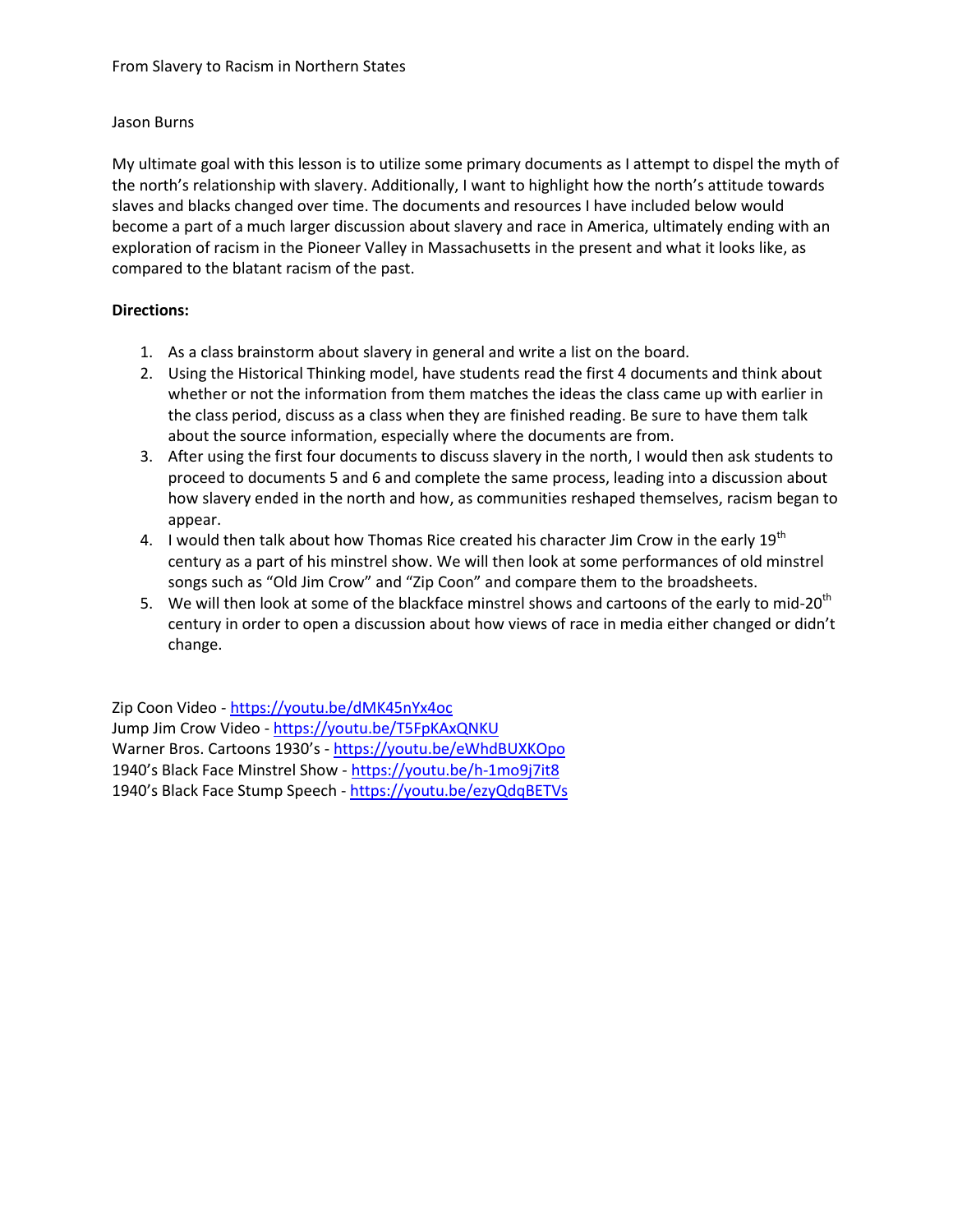## **Document 1**

*To our noble Governor John Winthrop Esqr. these deliver Boston*

*Sir, Mr. Endecot and my selfe salute you in the Lord Jesus. Etc. Wee have heard of a dividence of women and children in the bay and would bee glad of a share viz: a young woman or girle and a boy if you thinke good: I wrote to you for some boyes for Bermudas, which I thinke is considerable.*

*Besdies wee are bold to impart our thoughts about the Corne at Pequoit, which wee wish were all cut downe, or left to the Naragansicks rather than for us to take it, for wee feare it will prove a snare thus to hunt after their goods, whilst wee come forth pretending only the doing of justice, and wee believe it would strike more terror into the Indians so to doe: It will never quit cost for us to keepe it.*

*Wee are not well at ease some of us vix. Mr. Endecot and my selfe, but wee have a strong God to whom wee commend you and my deere and much honourd sister, tendering all our respects unto you unfaynedly I rest yours unworthy of you.*

*Hugh Peters, Salem, Last day [ca. July 15, 1637]*

Sourcing: before reading the entire document consider the document's author, date and purpose

**Sourcing Question 1:** Who is the creator of the document?

**Sourcing Question 2:** When was the document created?

**Sourcing Question 3:** What type of document does this appear to be?

**Close Reading: read the document carefully and consider what the source says and the language used to say it.**

**Close Reading Question 1:** What is Peters asking Governor Winthrop to do for him?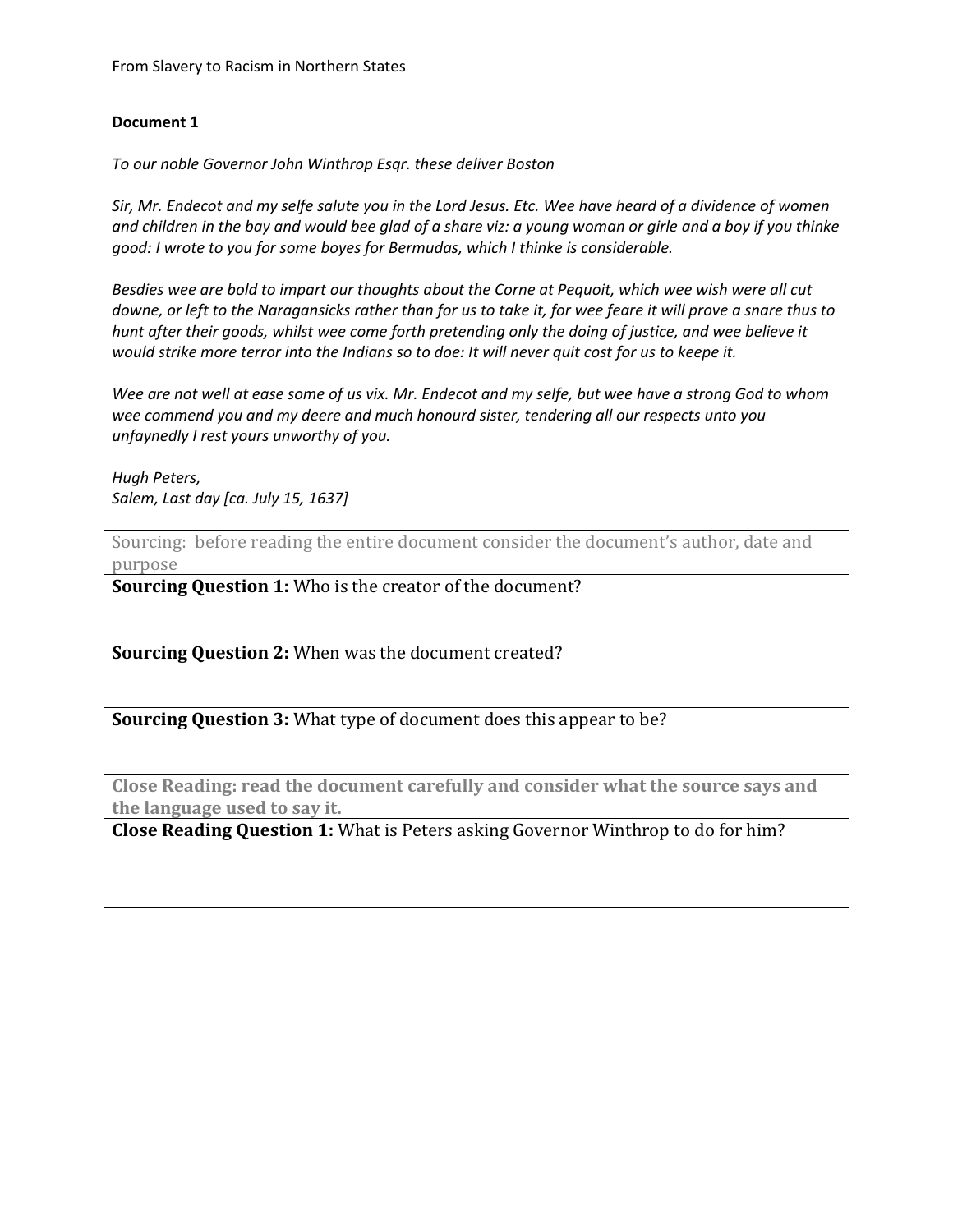From Slavery to Racism in Northern States

#### **Document 2**

Massachusetts Body of Liberties 1641

*91. There shall never be any bond slaverie, villinage or Captivitie amongst us unles it be lawfull Captives taken in just warres, and such strangers as willingly selle themselves or are sold to us. And these shall have all the liberties and Christian usages which the law of god established in Israell concerning such persons doeth morally require. This exempts none from servitude who shall be Judged thereto by Authoritie.*

Sourcing: before reading the entire document consider the document's author, date and purpose

**Sourcing Question 1:** Who is the creator of the document?

**Sourcing Question 2:** When was the document created?

**Sourcing Question 3:** What type of document does this appear to be?

**Close Reading: read the document carefully and consider what the source says and the language used to say it.**

**Close Reading Question 1:** What does this passage say about slavery?

**Close Reading Question 2:** What do you think the term "just warres" means?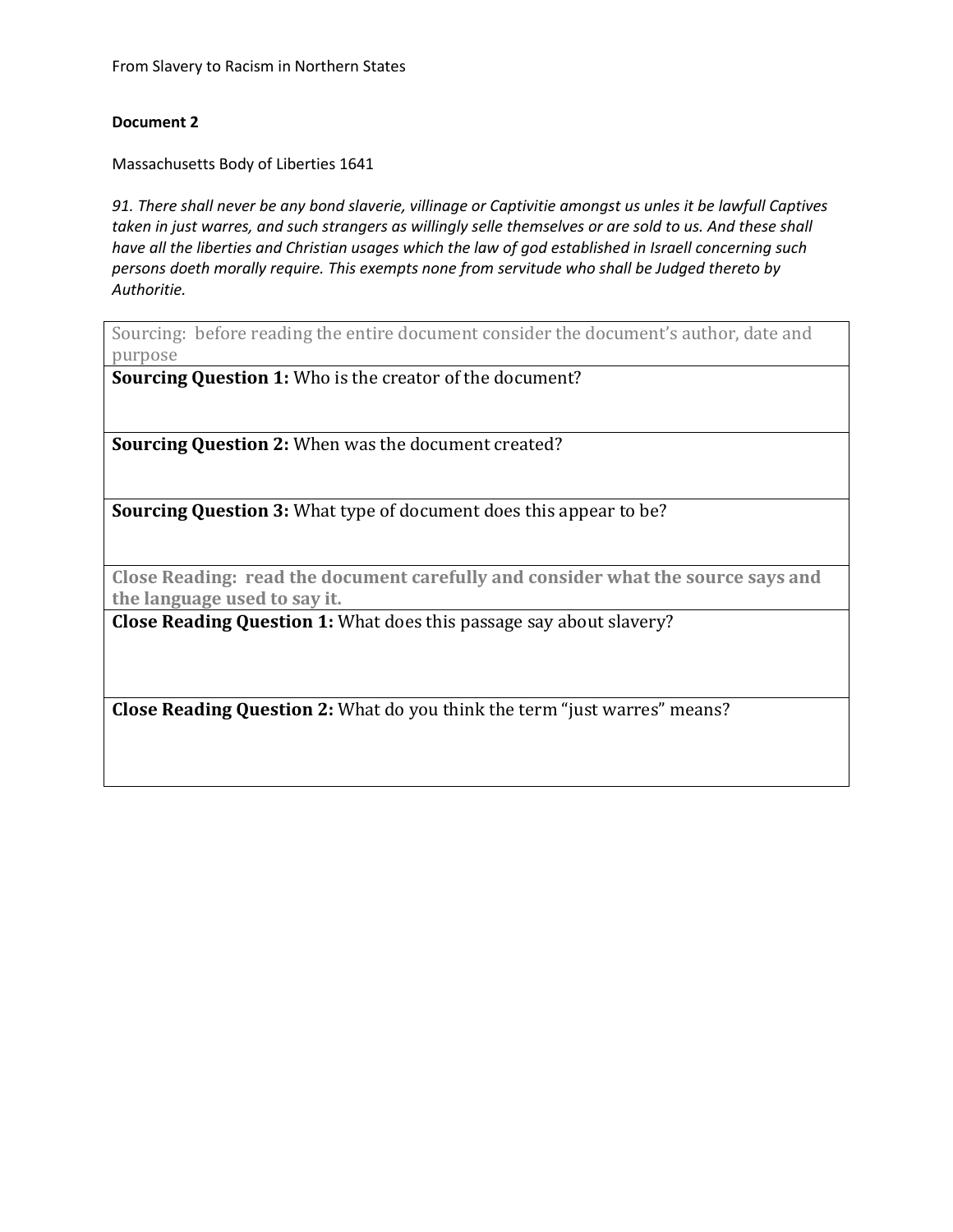At this point I want you to try to source and close read the documents without any guidance in order to practice the skill.

#### **Document 3**

*Connecticut Courant, Sept. 8, 1766*

*Hadley, August 28, 1766*

*Run away from the Widow Elizabeth Porter of Hadley, a Negro Man named Zebulon Prut, about 30 years old, about five Feet high, a whitish Complexion, suppos'd to have a Squaw in Company: Carried away with him, a light brown Camblet Coat, lind and trimm'd with the same Colour – a blue plain Cloth Coat, with Metal Buttons, without Lining - a new redish brown plain Cloth Coat, with Plate Buttons, no lining – a light brown Waistcoat, and a dark brown ditto, both without Sleves - a Pair of Check'd, and a Pair of Tow Trowsers - a Pair of blue Yarn stockings, and a Pair of Thred ditto - two Pair of Shoes- two Hats – an old red Duffle Great Coat. – Whoever will take up said Negro, and bring him to Mrs. Porter, or to Oliver Warner of said Hadley, shall have Ten Dollars Reward, and all necessary Charges paid by Oliver Warner.*

Sourcing: before reading the entire document consider the document's author, date and purpose

**Sourcing:**

**Close Reading: read the document carefully and consider what the source says and the language used to say it.**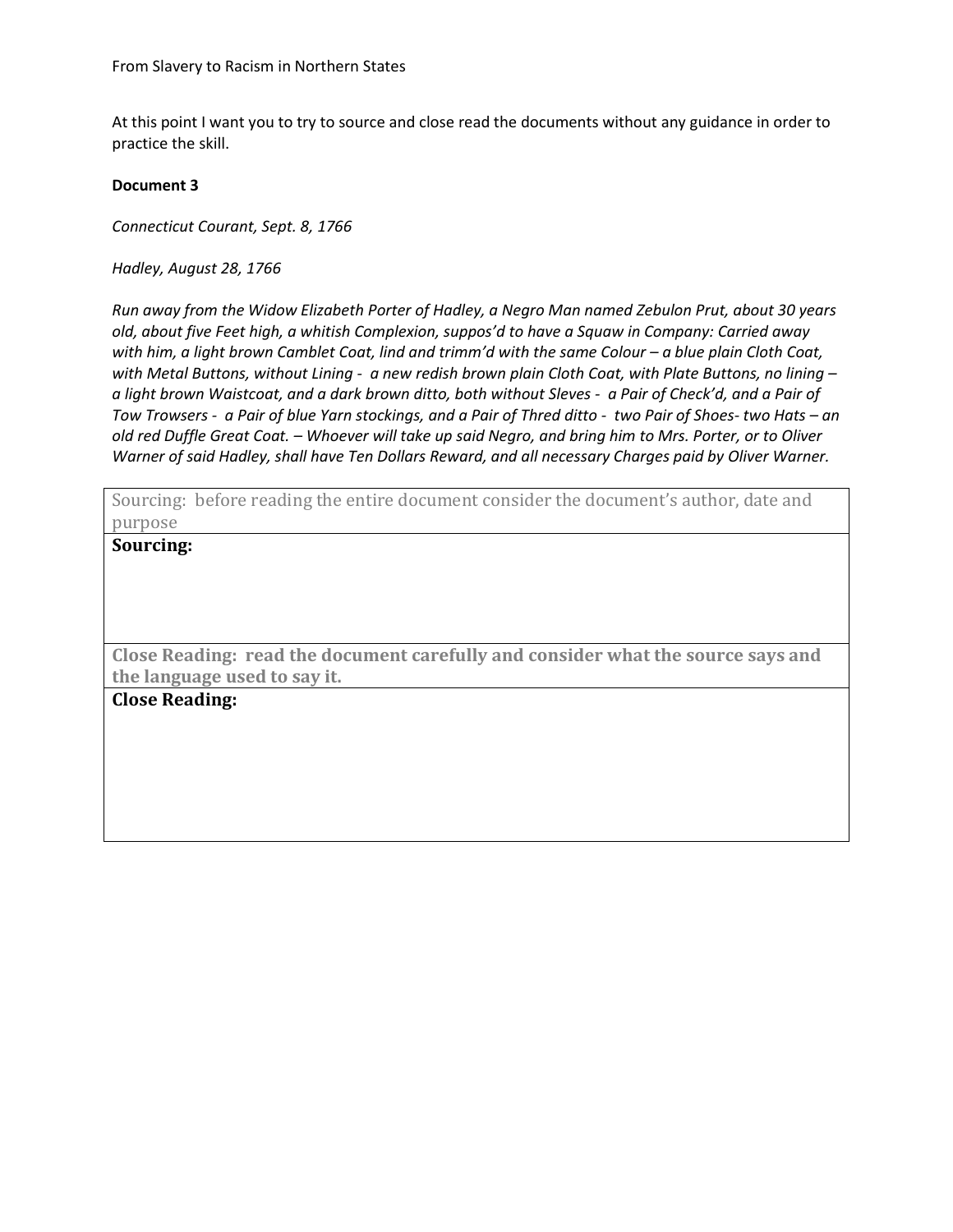## **Document 4**

[Excerpt] An inventory of the House of Isaac Royall, Esq' taken by us the Subscribers this twenty-ninth day of July 1739

| Cattle                                                 |         |          |
|--------------------------------------------------------|---------|----------|
| 20 cows $\omega$ £10                                   | 200:0:0 |          |
| 2 bulls 8                                              | 16:0:0  |          |
| 1 Steere                                               | 12:0:0  |          |
| 2 Yoak Oxen 28                                         | 56:0:0  |          |
| 2 heffers 7                                            | 14:0:0  |          |
| 4 Calves 2                                             | 8:0:0   |          |
| A mair & 2 colts                                       | 20:0:0  |          |
| 5 score Sheep @ 18                                     | 90:0:0  |          |
| 1 Cart horse<br>- 16                                   | 16:0:0  |          |
| 14 Swine<br>$\overline{2}$                             | 28:0:0  |          |
| 4 Coach horses                                         | 200:0:0 |          |
| A Chariot and 2 pr harnesses                           | 300:0:0 |          |
| 2 Carts                                                | 12:0:0  |          |
| 9 Negro Men named Fortune Barron Peter Ned house Peter | 900:0:0 |          |
| Robin Quamino Cuffe Smith Phillip                      |         |          |
| 4 Negro Women names Ruth Trace sue & Jonto             | 300:0:0 | 2172:0:0 |

Sourcing: before reading the entire document consider the document's author, date and purpose

# **Sourcing:**

**Close Reading: read the document carefully and consider what the source says and the language used to say it.**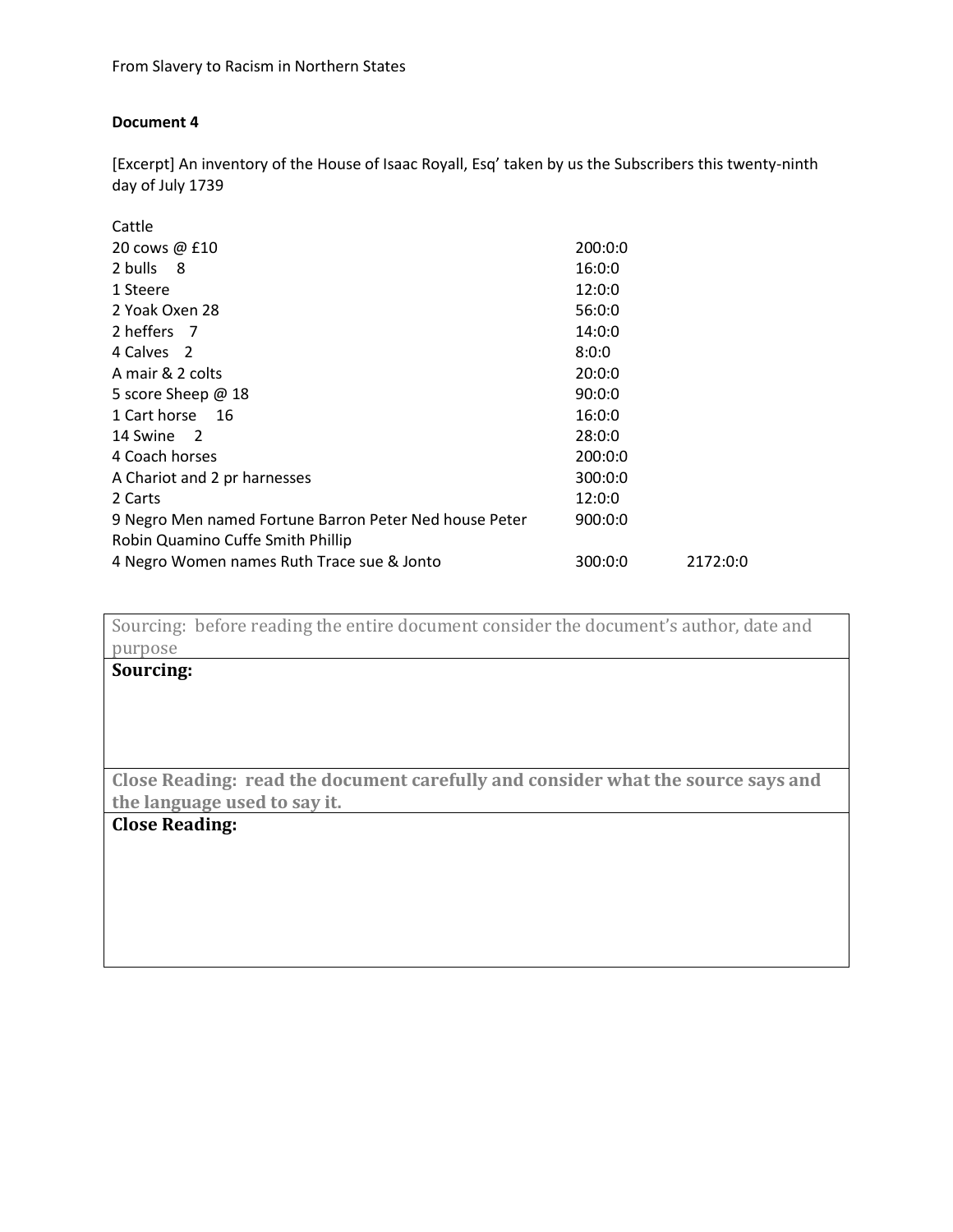#### **Document 5**

Broadsheet, 1824



Sourcing: before reading the entire document consider the document's author, date and purpose

#### **Sourcing:**

**Close Reading: read the document carefully and consider what the source says and the language used to say it.**